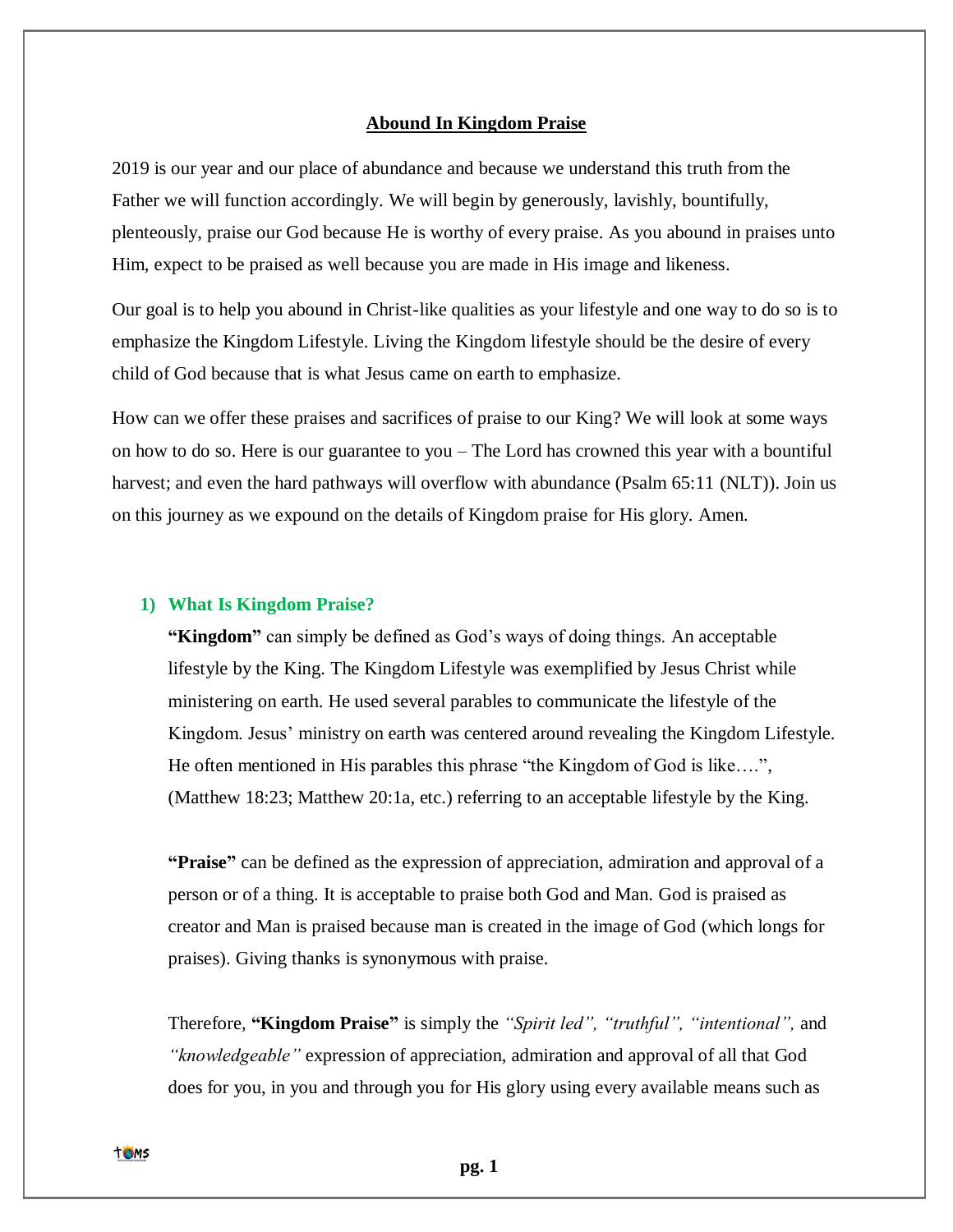talking, singing, dancing, clapping, etc. It has a component of appreciation of the past (what He had done) and the future (what He will do).

- Kingdom Praise is *"spirit led"* because, it can be done anytime, anywhere. It is not restricted by location or environmental factors (At the slightest prompting of the Spirit to praise, we should praise).
- Kingdom praise is *"truthful"* because, it a *genuine* expression of appreciation admiration and approval of all that God does for you, in you and through you.
- Kingdom praise is *"intentional"* because, it is a conscious act, not a passive one. It is done on purpose, for specific reasons. It is not verbalization of idle and meaningless words.
- Kingdom praise is *"knowledgeable"* because it done with understanding. A person who understands why they praise, will offer more effective praises to the one being praised.

**"Kingdom Praise"** is direct communication to the one whom you intend to praise. The communication is best when done using the "present tense", and well received if and when done authentically.

**"Kingdom Praise"** is the preferred (because it is the type of praise the Father is seeking for) and necessary (because it is our act of obedience to His word) lifestyle of a Kingdom citizen. Kingdom Praise is most effective through someone who has a fellowship relationship with the Father.

# **2) Who /What Praises?**

# **Man Praises**

**[Psalms](https://bible.knowing-jesus.com/Psalm/103/1) 103:1 (NKJV) – "**Bless the LORD, *O my soul, And all that is within me,* bless His holy name."

If you fall under the category of man, you ought to praise God. The soul is made up of the mind, the will and the emotion. Apart from your soul, is your body and your spirit man. During praises, engage every aspect of your soul, your body and your spirit in order to offer your best praises to God.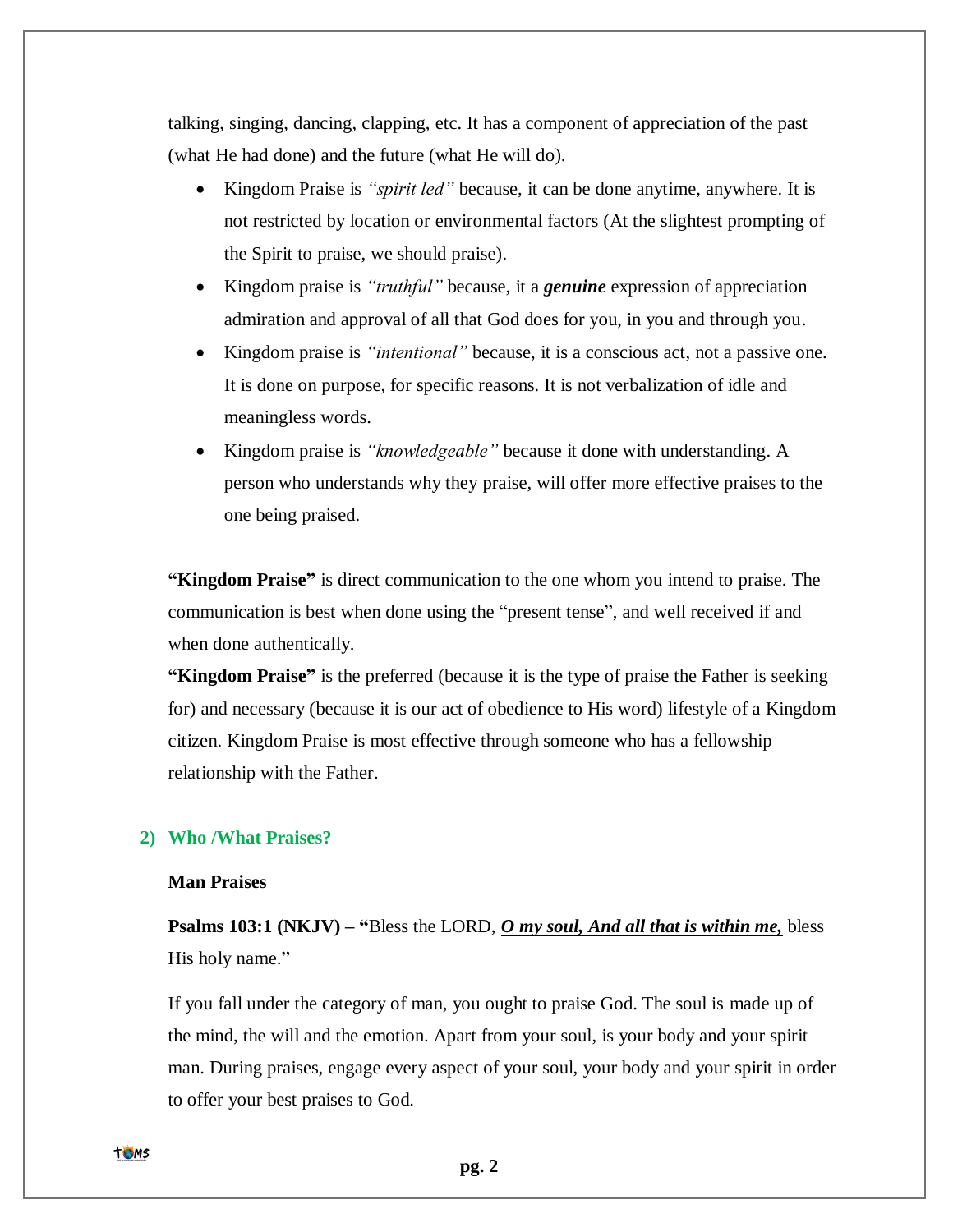**Psalms 67:3, 5 (NIV)** – "May *the peoples praise you*, God; may all the peoples praise you.

May *the peoples praise you,* God; may *all the peoples praise you."*

**Psalms 117:1 (NLT)** – "Praise the LORD, *all you nations*. Praise him, all you people of the earth."

NB: (A nation is defined as, a large aggregate of people united by common descent, history, culture, or language, inhabiting a particular country or territory (online dictionary))

### **The Godly and the Righteous**

A godly person is simply one who reverences (fears) God. One who lives according to His principles. Why is it fitting (becoming) for the godly/righteous to sing for joy to the Lord? This is because your lifestyle as Kingdom Citizen is incomplete without praises to God. Your life will not be pleasing to Him if you do not invest time in praising Him.

**Psalms 33:1 (NLT) – "**Let *the godly sing for joy to the LORD;* it is fitting for the pure to praise him."

**Psalms 30:4 (NLT)** – "*Sing to the Lord, all you godly ones!* Praise his holy name."

**Psalms 64:10 (NLT)** – "*The righteous will rejoice in the LORD* and take refuge in him; all the upright in heart will glory in him!"

**Psalm 32:11 (NLT)** – "So rejoice in the LORD and be glad, all you who obey Him! *shout for joy, all you whose hearts are pure!"*

### **The Trustworthy**

**Psalms 63:11b (NLT)** – "...All who trust in Him will praise Him..."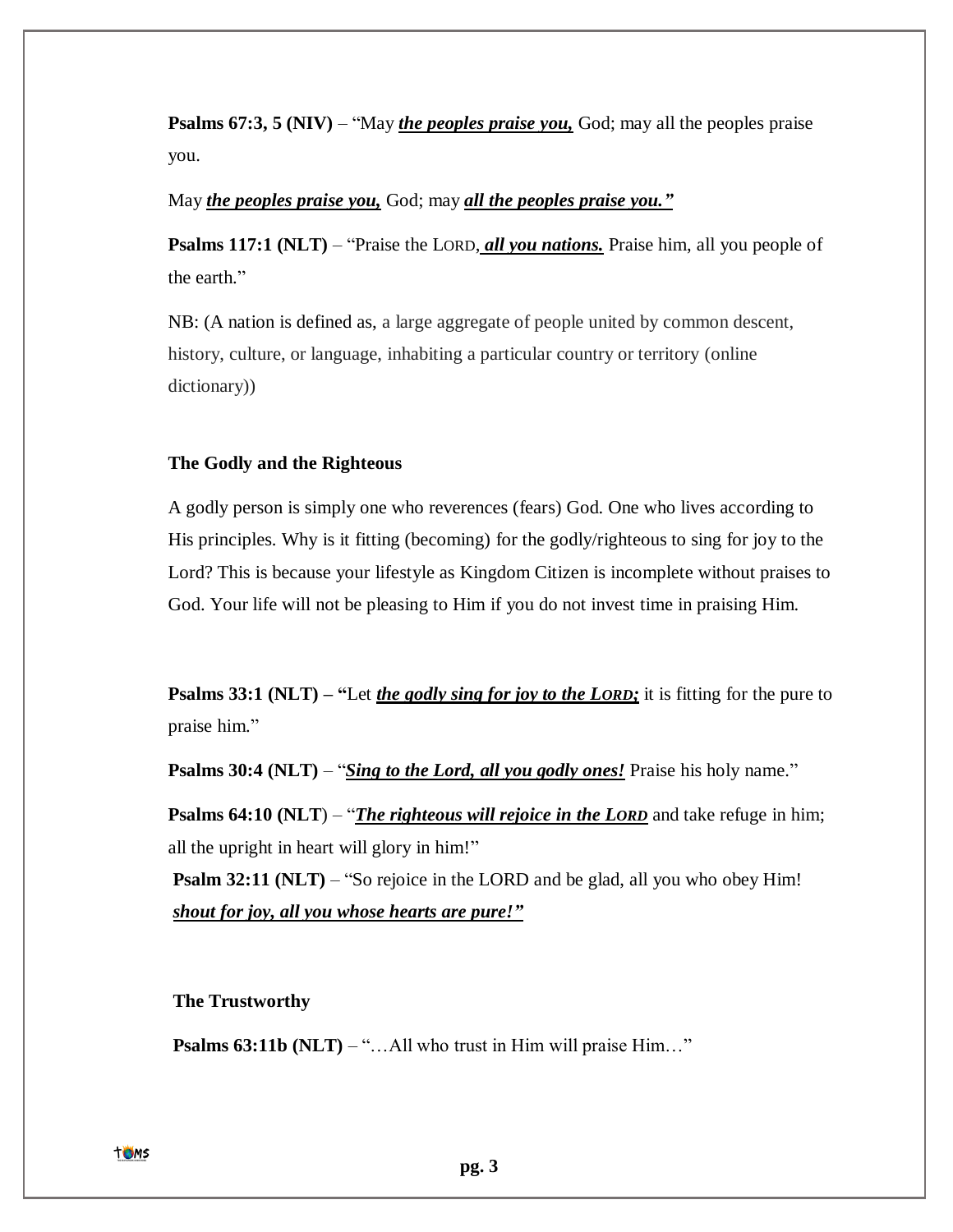Your trust in God drives away fear. Your trust in God is an expression of your faith in Him. Your trust in God is your expression of dependence upon Him. Therefore, if you fear no one, but Him, if you have faith in no one but him and if you solely depend on Him, you will have every reason to praise Him.

### **Everything on Earth / The Whole World**

# **Psalms 66:1 (NLT)** – "*Shout joyful praises to God*, all the earth."

**There are so many things on earth (the inhabitants of the earth and the produce from the earth**). The earth is commanded to praise God through its manifestations. The earth was created for a purpose and when the earth fulfills its purpose in every given area, it is the earth's way of praising God.

**Psalms 66:4 (NLT)** – "*Everything on earth* will worship you; *they will sing your praises,* shouting your name in glorious songs."

**Psalms 66:8 (NLT)** – "Let *the whole world bless our God and loudly sing His praises."* **Psalms 148:1-14 (NLT)** 

# **3) Why Kingdom Praise?**

# **Command**

**1 Chronicles 16:28 (GNB)** – "*Praise the Lord*, all people on earth, praise his glory and might."

Notice, it is not a suggestion but a command.

**Deuteronomy 10:21 (GNT) – "***Praise him* - he is your God, and you have seen with your own eyes the great and astounding things that he has done for you."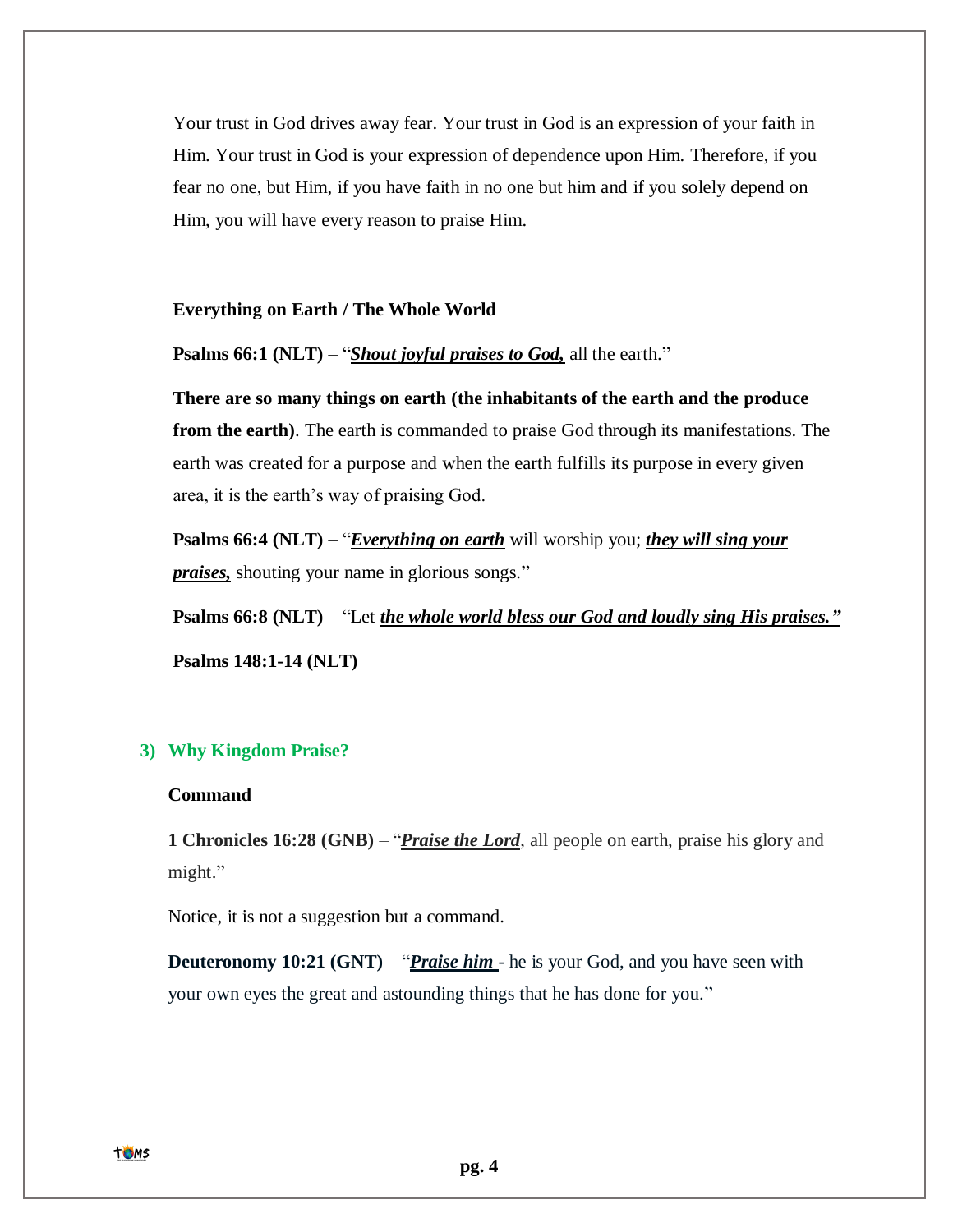### **Worthy/Deserving**

**Psalms 18:3 (NIV)** – "I called on the LORD, *who is worthy of praise*, and he saved me from my enemies."

**Psalms 48:1a NLT** – "How great is the LORD, how *deserving of praise,"*

**Psalms 145:3 (NLT)** – "Great is the LORD! *He is most worthy of praise!* No one can measure His greatness."

An attempt to praise someone who is not worthy of praise, is flattery and deception.

# **Creation Praises Him**

**Psalms 19:1-4 (NIV) – "**The heavens declare the glory of God; the skies proclaim the work of his hands. Day after day they pour forth speech; night after night they reveal knowledge. They have no speech, they use no words; no sound is heard from them. Yet their voice goes out into all the earth, their words to the ends of the world. In the heavens God has pitched a tent for the sun. It is like a bridegroom coming out of his chamber, like a champion rejoicing to run his course."

Creation has a way of praising God through the excellence of its manifestation of the glory of God.

### **We Reverence Him**

**Psalms 22:23 (NIV)** – "*You who fear the LORD*, *praise him!* All you descendants of Jacob, honor him! Revere him, all you descendants of Israel."

# **God's Preferred Habitat**

**Psalms 22:3 (NIV)** – "But you are holy, *you who inhabit the praises of Israel."*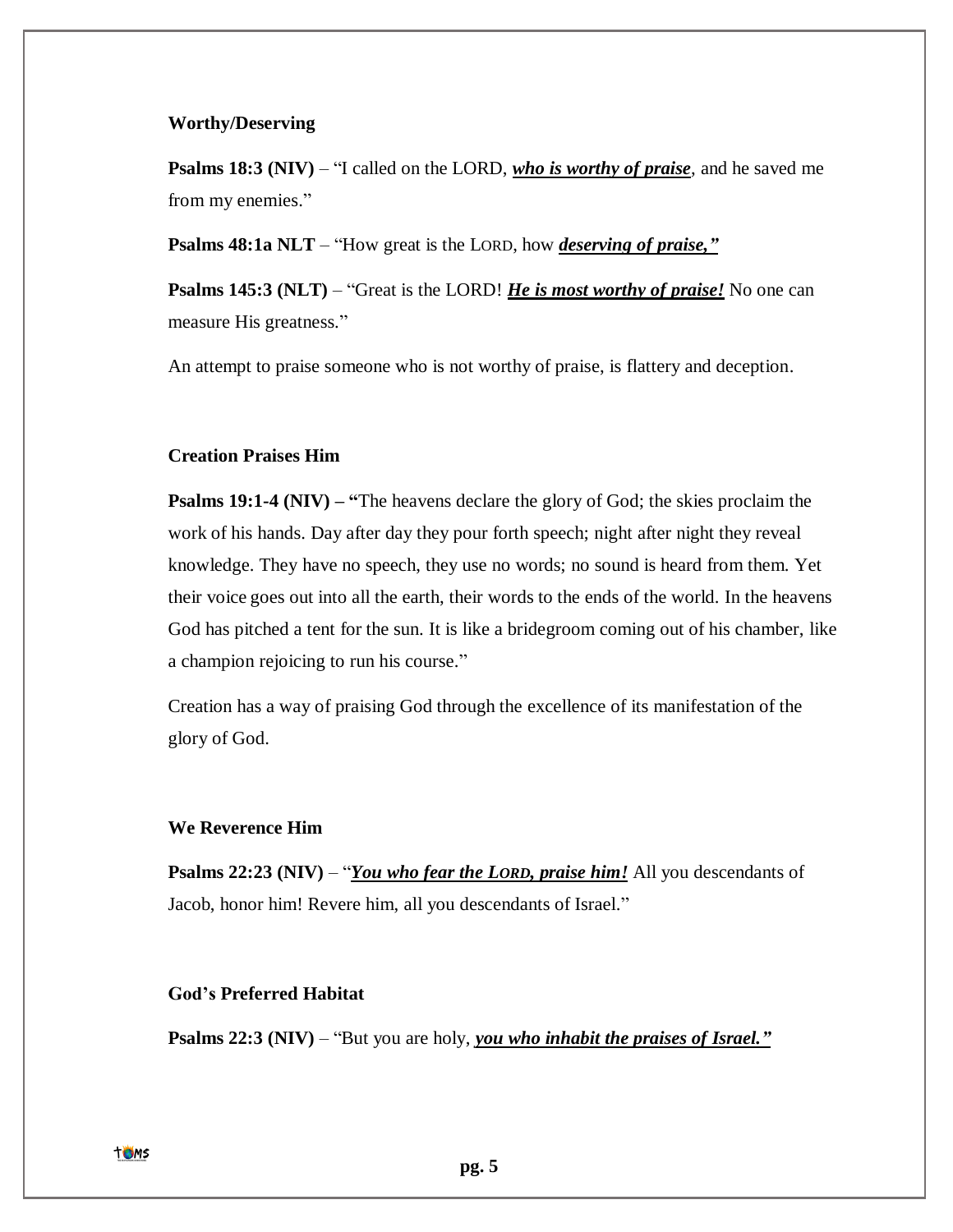His presence is tangible in an atmosphere of praise. Grumpiness, sadness, complains, etc. cannot harbor His presence. Praises do.

#### **Access/ Password**

**Psalms 100:4 (NIV) – "Enter his gates with thanksgiving and his courts with praise; give** thanks to him and praise his name."

**Psalms 100:4 (MSG) – "**Enter with the password: 'Thank you!' Make yourselves at home, talking praise. Thank him. Worship him."

### **Joy Is Full (Fullness of Joy)**

**Psalms 16:11 (NIV) – "**You make known to me the path of life; *you will fill me with joy in your presence*, with eternal pleasures at your right hand."

Your joy is full when you praise Him. Joy is the by-product of dwelling in His presence of praise. You become joyful because you praise. You do not praise because you are joyful. Otherwise, the Bible will not often refer to praises as "sacrifice of praise".

# **It Is Good**

**Psalms 54:6 (NKJV) – "**I will sacrifice a freewill offering to you; *I will praise your name, LORD, for it is good."*

It is not only good to praise God. It is a godly thing to do and it is the right thing to do.

### **His Promises**

**Psalms 56:10 (NLT) – "**I praise God for what He has promised; yes, I praise God for what He has promised."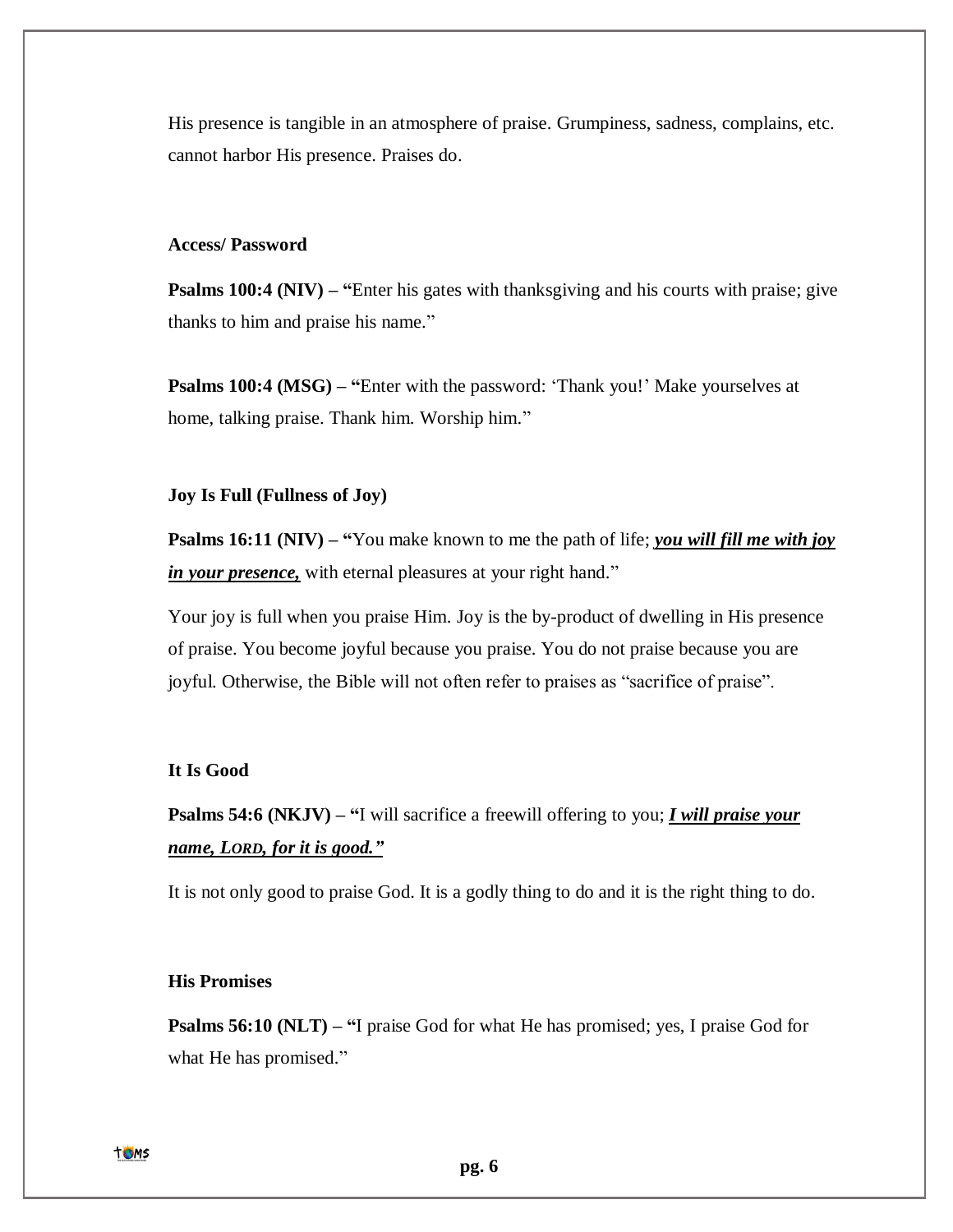Many people have not seen the tangible manifestations of His promises in their lives. Some have experienced fulfillment of His promises in their lives. Irrespective of the category we find ourselves, we ought to praise Him. We praise Him for what He had done, what he is doing and what He plans to do.

### **For Unfailing Love and Enduring Faithfulness**

**Psalms 117:2 (NLT)** – "For his unfailing love for us is powerful; *the LORD's faithfulness endures forever.* Praise the LORD!"

**Psalms 138:2b (NLT)** – "I praise your name for your *unfailing love and faithfulness;* for your promises are backed by all the honor of your name."

# **For Answered Prayers**

**Psalms 118:21 (NKJV) – "I** will praise you for *you have answered me*, and have become my salvation."

### **4) Whom Do We Praise?**

**1 Kings 8:56 (NIV)** – "Praise be to *the LORD*, who has given rest to his people Israel just as he promised. Not one word has failed of all the good promises he gave through his servant Moses."

**Psalms 98:**5 (NLT) – "Sing your praise to *the LORD* with the harp, with the harp and melodious song,"

**Psalms 99:**3 (NLT) – "Let them praise your great and awesome name. Your name is Holy!"

Never again should we be confused about whom to praise. Our praises should always be directed to the Lord. There are many scriptures that specifically tell us to praise the Lord.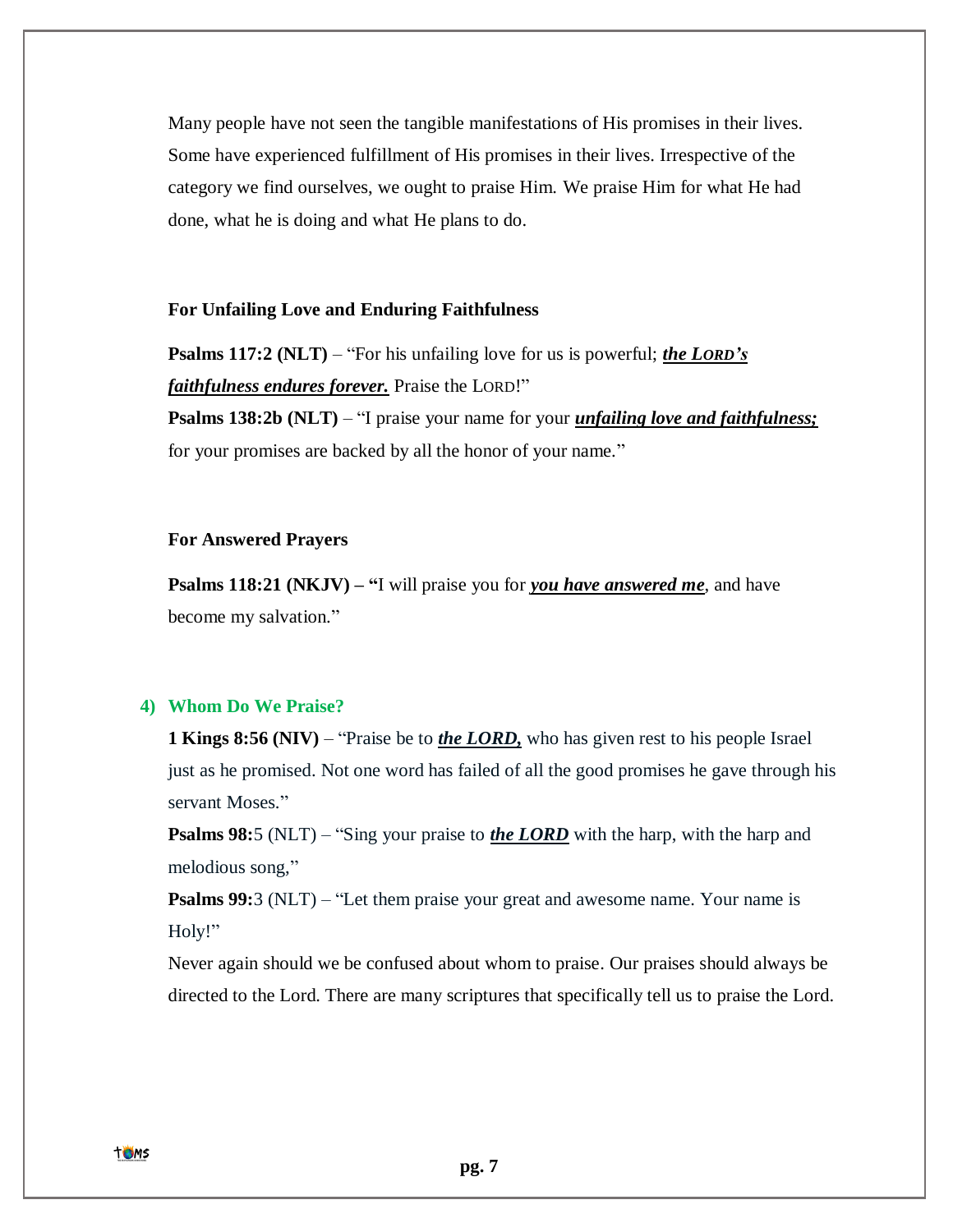# **5) When Should We Praise?**

#### **At all times / continually**

**Psalms 34:1 (NLT)** – "*I will praise the LORD, at all times.* I will constantly speak his praises."

**Ephesians 5:20 (NIV)** – "*Always giving thanks* for all things in the name of our Lord Jesus Christ to God, even the Father;"

Seek every opportunity to talk about Him everywhere you go, in all that you do; without ceasing.

### **When we experience His wonders**

**Psalms 31:21 (NIV)** – "Praise the Lord for he has shown me the wonders of his unfailing love. He kept me safe when my city was under attack."

**Psalms 66:20 (NLT)** – "Praise God who did not ignore my prayer or withdraw His unfailing love from me."

When you experience the goodness of God, your testimony to Him and to the body of Christ can be done through your expression of praise unto God.

### **Upon Invitation**

**Psalms 34:3 (NLT) – "Come,** let us tell of the LORD's greatness; let us exalt his name *together*."

Not every invitation should be turned down. Some invitations are genuine calls for celebration and praises unto the Most High God for all He has done.

# **When in Distress/ Facing Challenges**

**Phillipians 4:6-7 (NKJV) – "Be anxious for nothing, but in everything by prayer and** supplication, *with thanksgiving*, let your requests be made known to God; and the peace of God, which surpasses all understanding, will guard your hearts and minds through Christ Jesus."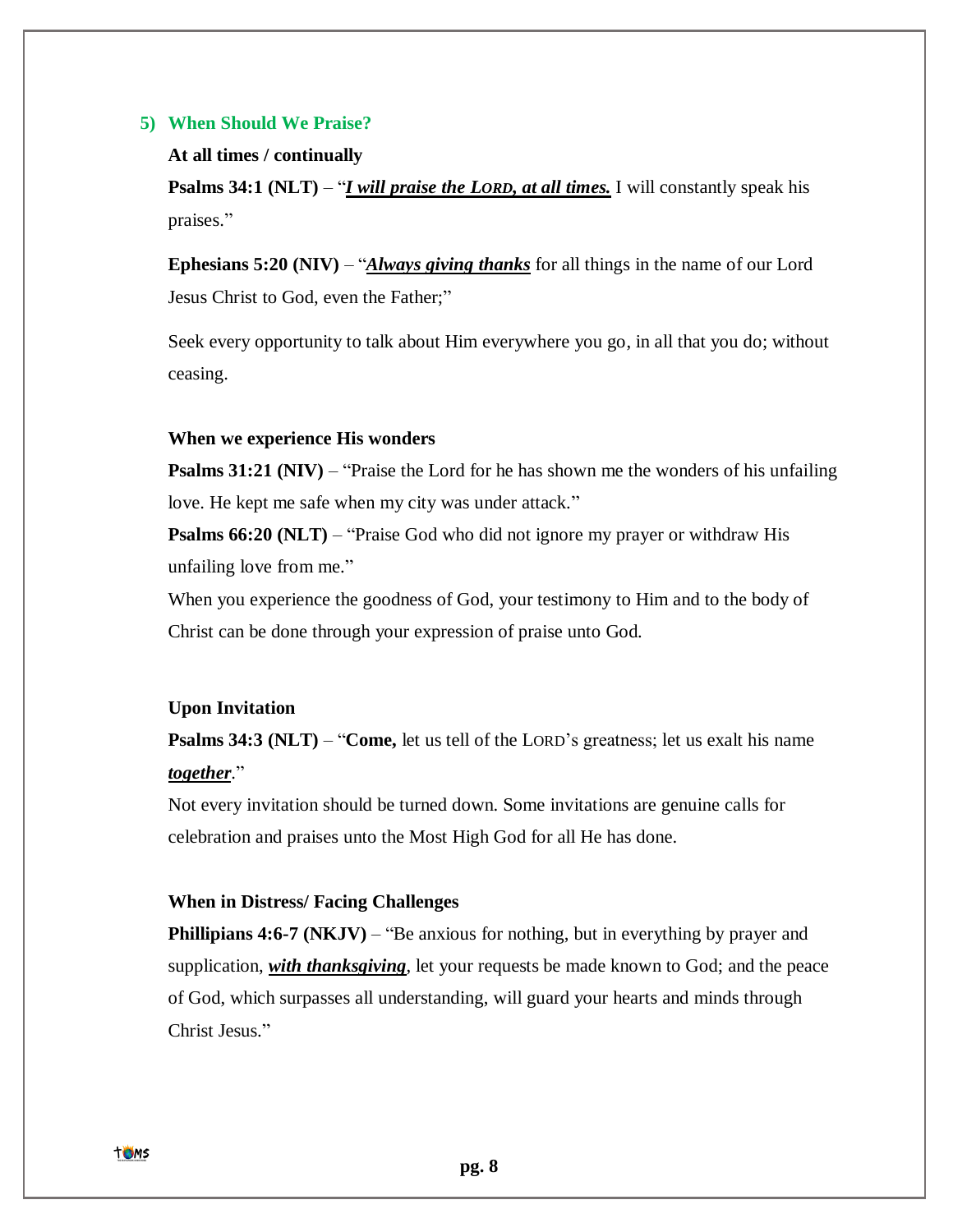Praises to God is not reserved for the joyful only. In his presence is fulness of joy. Therefore, when you praise Him in the midst of anxiety, distress and challenge, you can be sure that those concerns will flee away.

# **6) Where Should We Praise**

### **Among People**

**1 Chronicles 16:8 (NIV)** – "Oh give thanks to the LORD, call upon His name; Make known His deeds *among the peoples."*

**Psalms 57:9 (NLT)** – "I will praise you, Lord, among the nations; I will sing of you *among the peoples."*

**Psalms 108:3 NLT** – "I will thank you, LORD, *among all the people*. I will sing your praises *among the nations."*

Your praises to God should not be reserved only for your secret place or your quiet time with Him alone. It should be done publicly sometimes. Not just in an open space but also among people. Meaning, they should hear you talk about your God. They may possibly get to know Him through your praises of Him, in their midst.

# **In A Worship Center (A building, dedicated for that purpose)**

**Psalms 27:6 (NIV) – "And now shall mine head be lifted up above mine enemies round** about me: therefore, will I offer *in his tabernacle* sacrifices of joy; I will sing, yea, I will sing praises unto the LORD."

### **Everywhere**

**Psalms 103:22 (CEB) – "**[All God's creatures, bless the LORD!](https://www.biblestudytools.com/ceba/) *Everywhere*, throughout [his kingdom, let my whole being bless the LORD!"](https://www.biblestudytools.com/ceba/)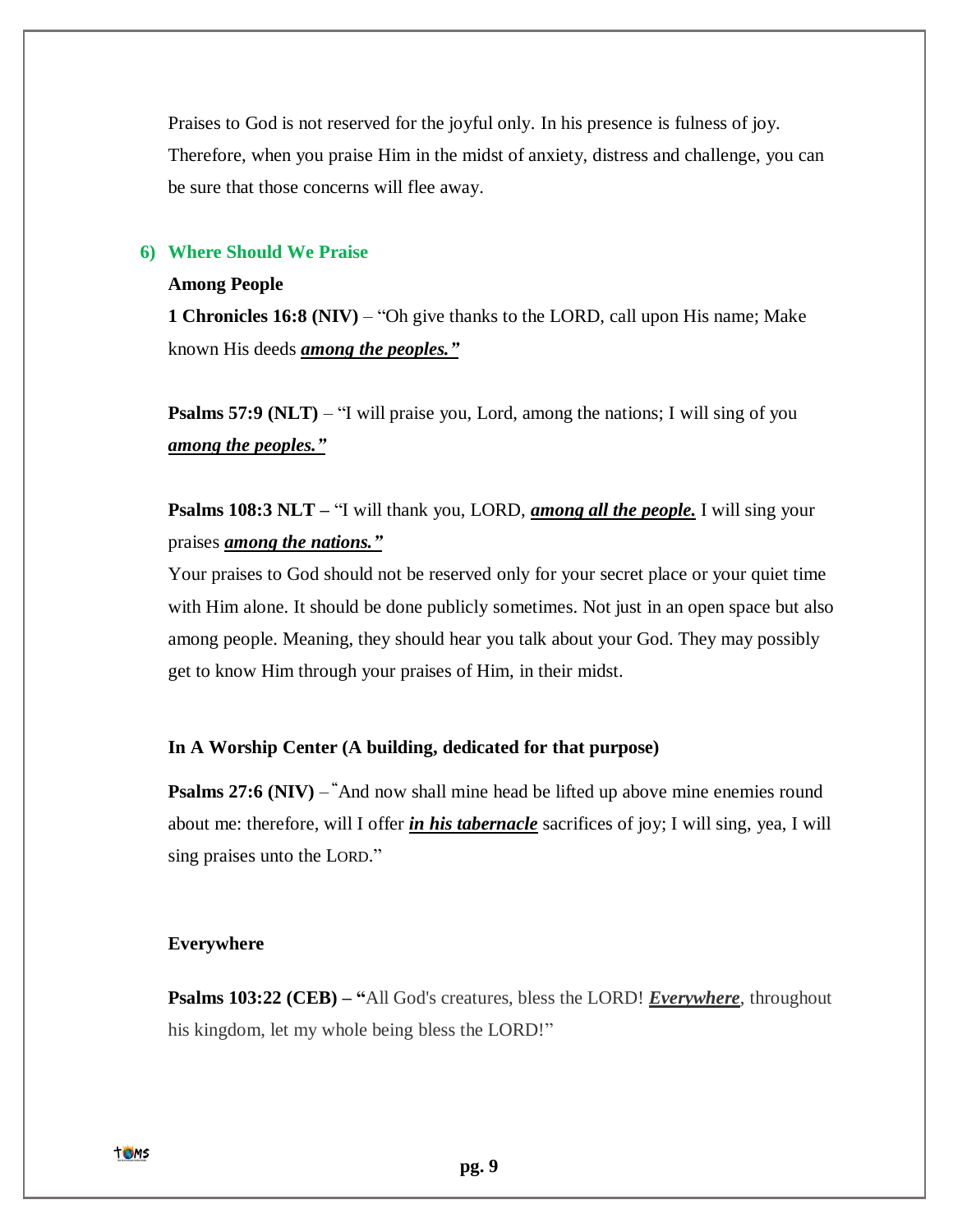### **7) Timeframe of Praise**

Let the sound of rejoicing fill your mouth and the atmosphere of your dwelling. Timeframe is a period of time (a specified period of time in which you plan to praise).

# **Forever – Psalms 52:9 (NLT)**

"I will praise you *forever,* O God, for what you have done. I will trust in your good name in the presence of your faithful people."

**Psalms 145:1 (NLT) – "I** will exalt you my God and my King, and praise your name forever and ever."

There truly is no starting point/time and end-time of praise. Let your entire being abound in praises to God.

#### **As Long As I Live - Psalms 63:4a (NIV)**

"I will praise you as long as I live,"

Praise everywhere and every time, 'until the end'.

### **8) Time of Praise**

**The hour of day**

**Anytime**

**Every Morning - Psalms 59:16 (NIV)** – "But I will sing of your strength, *in the morning (every morning (NLT))* I will sing of your love; for you are my fortress, my refuge in times of trouble."

**At Dawn (Sunrise, daybreak) – Psalms 108:2b (NLT) "**… I will wake *the dawn* with my song."

**Morning and Evening – Psalms 92:1-3 (NLT)** – "It is good to give thanks to the LORD, to sing praises to the Most High. It is good to proclaim your unfailing love *in the morning,* your faithfulness *in the evening*."

**At Midnight – Psalms 119:62 (NLT)** – "I rise *at midnight* to thank you for your just regulations."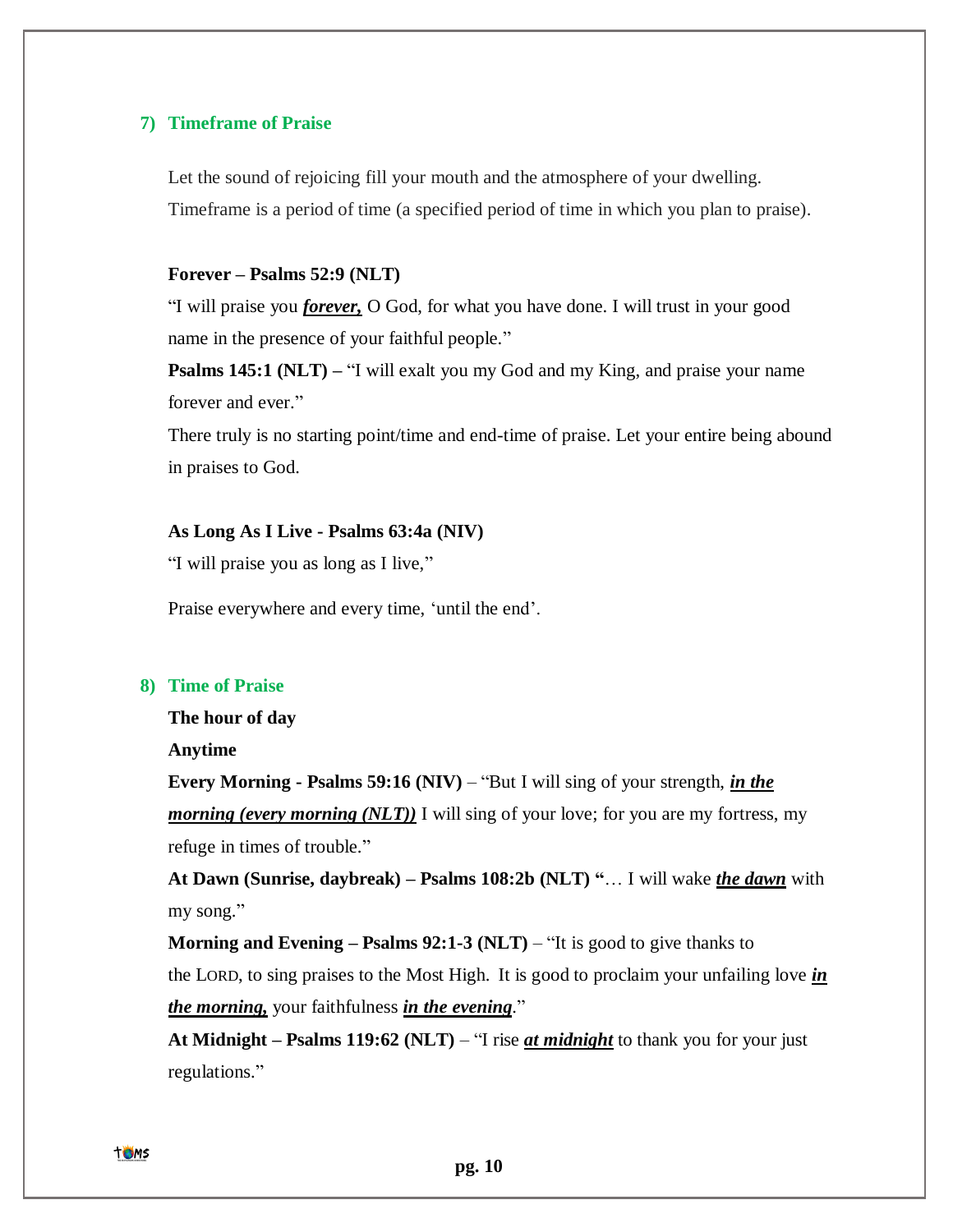**Seven times a day** – **Psalms 119:161 (NLT)** – "I will praise you *seven times* a day because all your regulations are just."

### **9) Obstacles to Kingdom Praise**

By obstacles, we refer to the things that stand in the way of your praises unto him.

# **Lack of confidence in God**

**Psalms 57:7 (NLT)** – "My heart is confident in you, O God; my heart is confident. No wonder I can sing your praise."

**Psalms 108:1 (NLT)** – "My heart is confident in you, O God; No wonder I can sing your praises *with all my heart."*

# **Lack of understanding about praise**

# **Disobedience**

### **Selfishness**

Praise can be likened to giving. Occasionally, we see in the word of God phrases like, "Give thanks". The emphasis is on "give". Selfish people do not like giving, talk less of giving thanks to God. Selfishness is an obstacle to praise.

Another expression of selfishness is the tendency of focusing on the challenges that come our way. When we focus on the challenges, the challenges become obstacles to our praise.

Family, we should not allow anything to get in the way of our praise.

# **10) Results of Praise**

# **-Joy**

**Isaiah 12:3 (NIV) – "With joy you will draw water from the wells of salvation." Psalms 16:11 (NIV)** – "You make known to me the path of life; *you will fill me with joy in your presence,* with eternal pleasures at your right hand."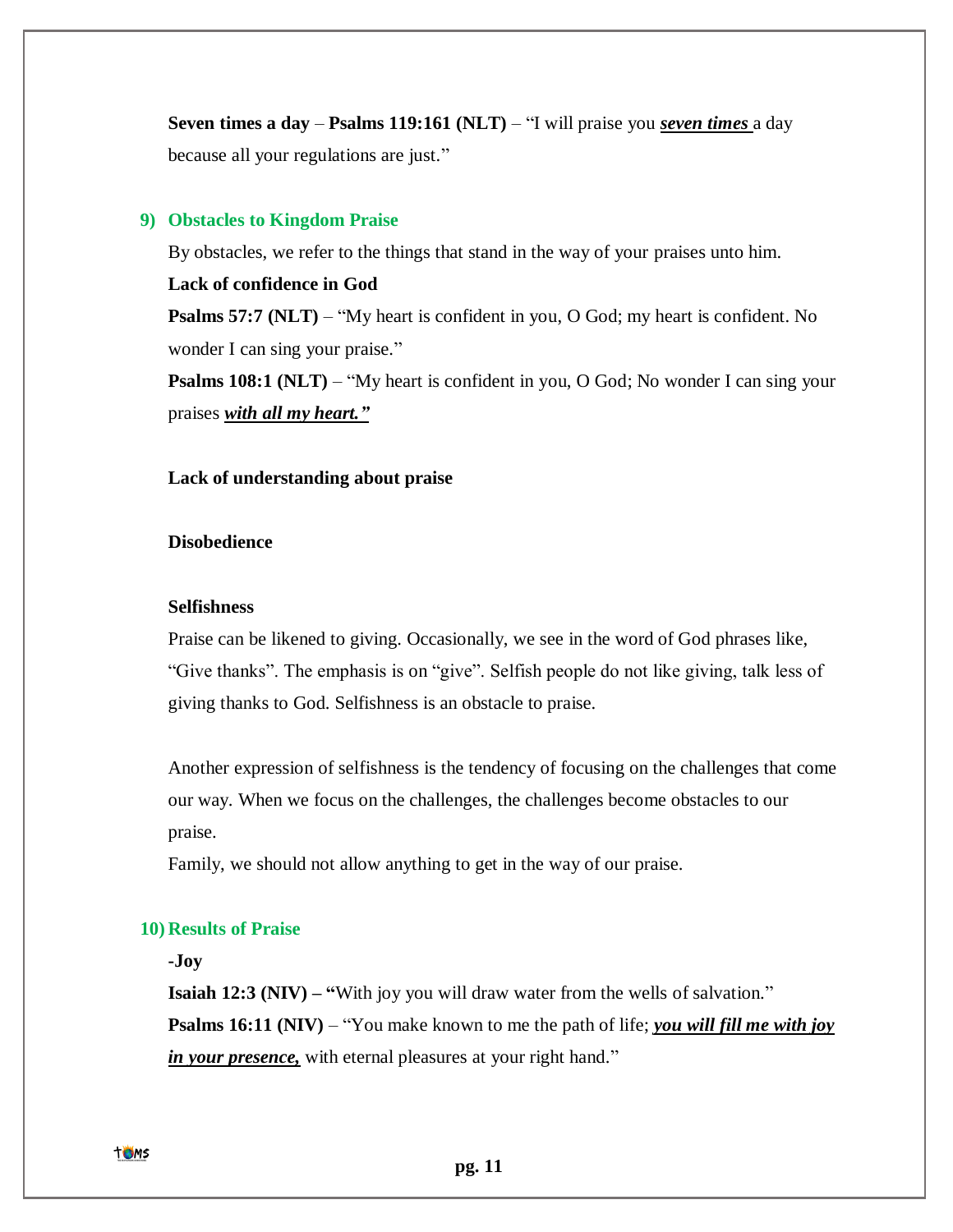# **-Peace**

**Phil 4:6-7** "Be anxious for nothing, but in everything by prayer and supplication, with thanksgiving, let your requests be made known to God; and *the peace of God,* which surpasses all understanding, will guard your hearts and minds through Christ Jesus."

### **-Victory**

### **Acts 16:25-30**

# **2 Chronicles 20:1-30**

When the armies declared war on Jehoshaphat, he prayed to the Lord and he received a word from the Lord reassuring him that he and his men will win the battle. What did Jehoshaphat and his men do? They worshipped God. In verse 19, we are specifically told that … "the Levites from the clans of Kohath and Korah stood to praise the LORD, the God of Israel, with a very loud shout." I will like us to see that all these actions (of prayer, worship and praise) took place before the battle. So, family the result of praise is victory. Praise your way into your victory. In Jesus name. Amen.

# **Psalms 18:46-50**

### **-Atmosphere Changes**

Praises to God changes the atmosphere of our lives and your environment. You are better able to harbor His tangible presence as a result of our praises to Him.

#### **11) Myths Vs. Truths of Praise**

-"Praise" is gender oriented. Not true; both men and women should praise God equally. The bible says in psalms 67:12 "May *the peoples praise you,* God; may *all the peoples praise you."* Clearly, praise is not gender oriented. Both male and female fall under the category of people. Therefore, let us all praise Him. Amen.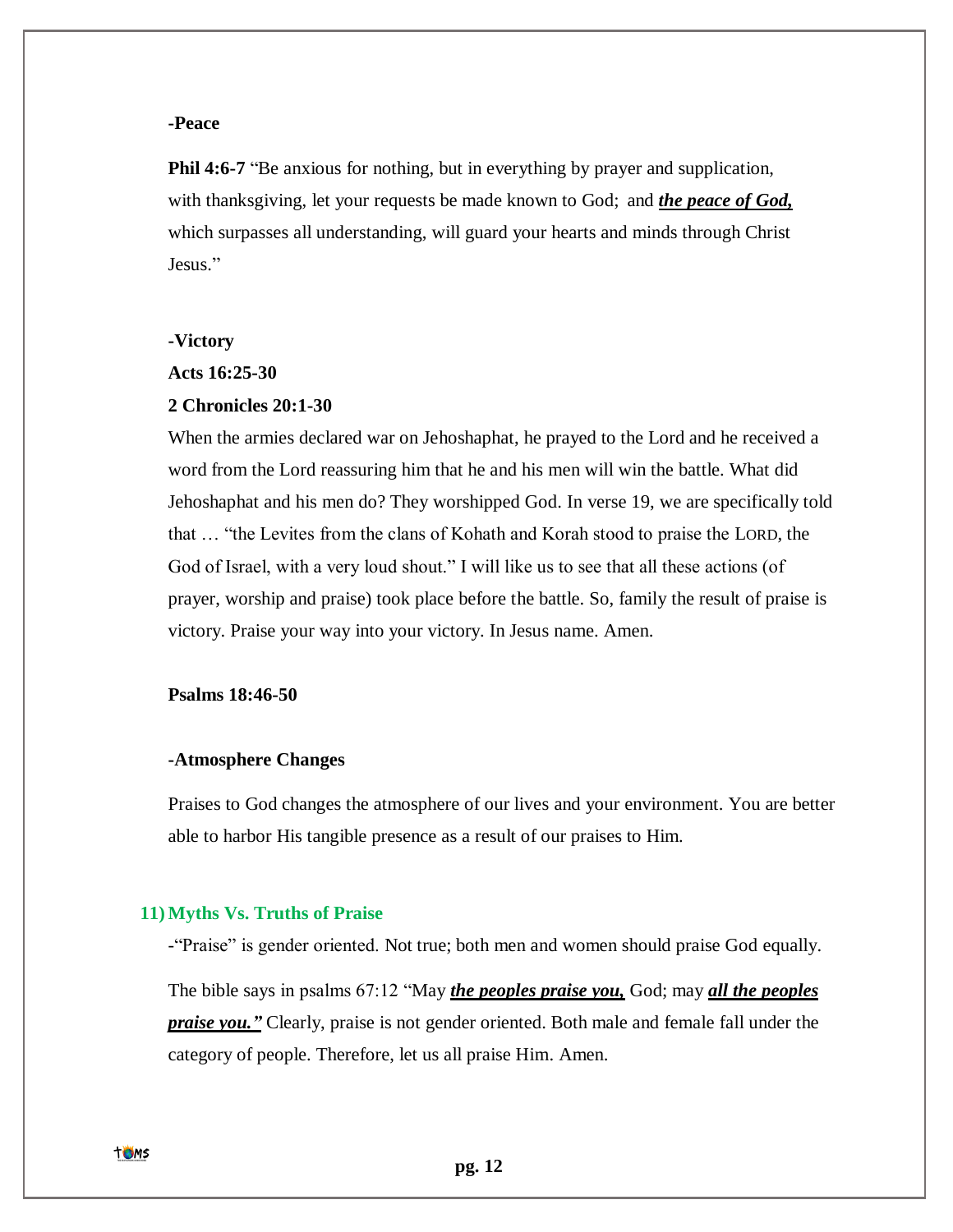-"Praise" is joy and happiness. Incorrect. Joy and happiness are byproducts/results of praise. That is why praise is sacrificial. You do not necessarily have to be happy or joyful to praise. However, when you do praise, you will be happy and full of joy.

-"Praise" is locational. Not so; praise everywhere. Praise is spirit led. Meaning it can be done anywhere.

-"Praise" is dancing, clapping, and singing only. Far from the whole truth – beyond dancing, clapping, and singing, praise can be expressed as a lifestyle (a lifestyle of excellence; a lifestyle of giving, etc.).

-"Praise" in public only/ praise in private only. Not true because we should praise everywhere, every time and anytime. Motive is everything in praise. Kingdom praise is unto God alone.

-"Praise" is for those whose walk with Him is perfect. Not true as there is no perfect person. Nevertheless, there are people who live excellent lives, daily, for His glory. Praise will get you closer to being excellent than not praising at all.

# **12) Benefits of Kingdom Praise (Mysteries of kingdom praise)**

Kingdom Praise has many benefits. Kingdom Praise benefits our heavenly Father. When we praise,

- Our God is exalted. When we praise God, the emphasis and focus of the praise is on Him and as a result, He is exalted.
- Our God is pleased. God is always pleased when we live in obedience to Him and our praises to Him is our act of obedience unto Him.

# **13) Types of Kingdom Praises**

# **Noiseless Praise**

**Psalms 19:1-4 NIV – "**The heavens proclaim the glory of God. The skies display his craftsmanship. Day after day they continue to speak; night after night they make him known *They speak without a sound or word; their voice is never heard.* Yet their message has gone throughout the earth, and their words to all the world."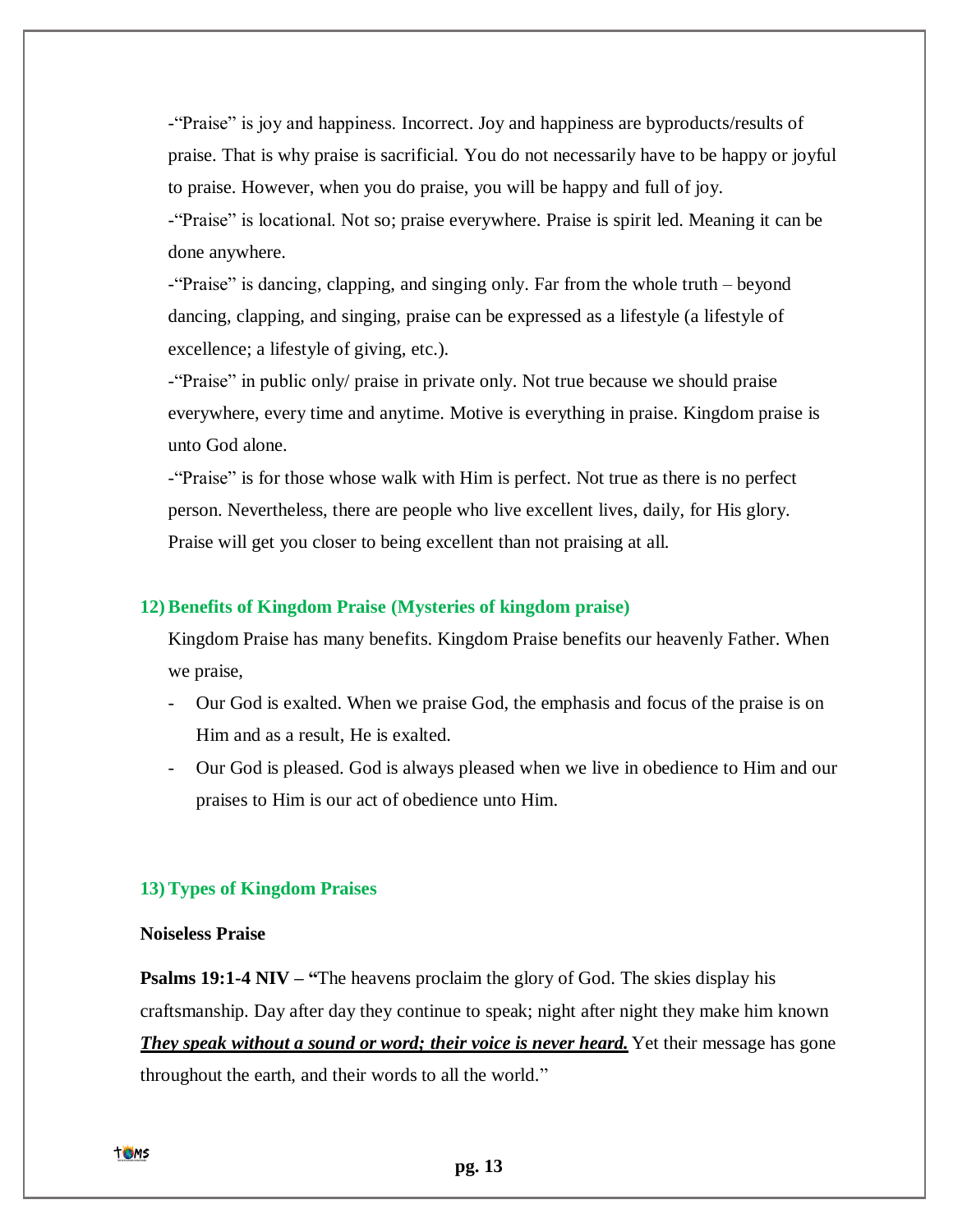There is no reasonable living person who has not noticed the effect of the sun, the moon, the stars, etc. This is because, these features are busy glorifying God by doing what they were created to do for His glory, and man benefits in the process.

# **Public Praise**

**Psalms 26:12 (NLT)** – "Now I stand on solid ground, and I will *publicly praise* the LORD."

# **Songs of Praise (singing)**

**Psalms 27:6 (NIV)** – "And now shall mine head be lifted up above mine enemies round about me: therefore, will I offer in his tabernacle sacrifices of joy; *I will sing, yea, I will sing praises unto the LORD."*

**Psalm 47:6 (NLT)** – "Sing praises to God, sing praises; sing praises to our King, sing praises!"

### **Sacrificial Praise**

**Psalms** 27:6 (NIV) – "And now shall mine head be lifted up above mine enemies round about me: therefore will I offer in his tabernacle *sacrifices of joy;* I will sing, yea, I will sing praises unto the LORD."

**1 Thessalonians 5:18a (KJV)** – "In everything give thanks to God…"

Meaning, in good and bad things, thank God.

**Psalms 50:14a (NIV)** – "Make *thankfulness your sacrifice* to God..."

**Psalms 50:23a (NLT)** – "But *giving thanks is a sacrifice* that truly honors me..."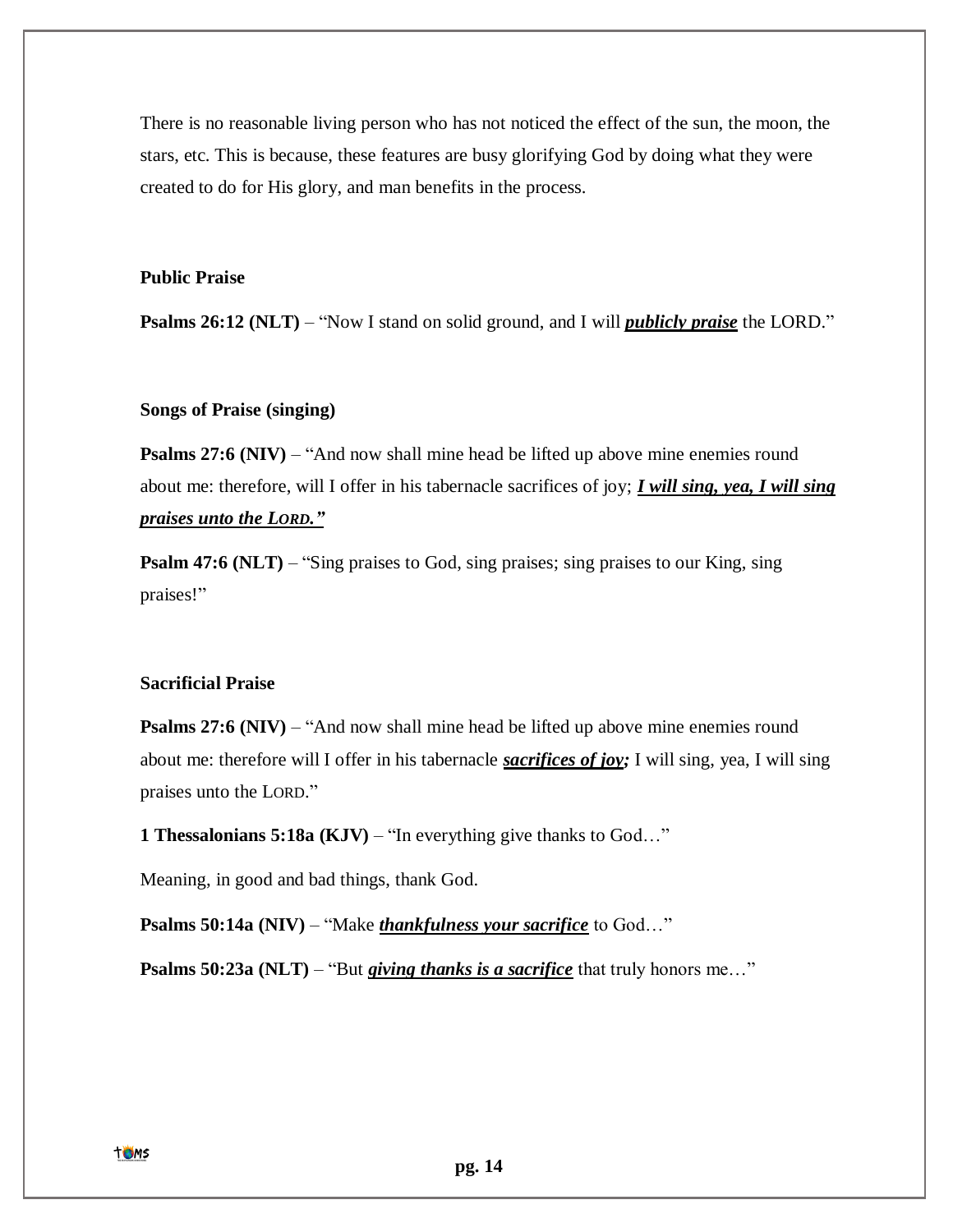# **Dance Praise**

**Psalms 30:11-12 (NLT) – "You have turned my mourning into joyful dancing. You have** taken away my clothes of mourning and clothed me with joy, that I might sing praises to you and not be silent. O LORD my God, I will give you thanks forever!"

**Psalms 149:3 (NLT) – "***Praise his name with dancing,* accompanied by tambourine and harp."

**Psalms 150:4 (NLT) – "**Praise him with the tambourine *and dancing;* praise him with strings and flutes!"

**2 Samuel 6:14-23**

# **Instrumental Praise**

**Psalms 33:2-3 (NLT)** – "Praise the LORD with melodies on the lyre; make music for him on the ten-stringed harp. Sing a new song of praise to him; *play skillfully on the harp* and sing with joy."

**Psalms 150:3-5 (NLT)** – "Praise him with a blast of the ram's horn; praise him with the lyre and harp! Praise him with the tambourine and dancing; praise him with strings and flutes! Praise him with a clash of cymbals; praise him with loud clanging cymbals."

### **14) How to Praise**

**Through songs (singing and listening)**

**Sing joyfully** 

**Psalms 33:3b (NLT) –** "…*sing with joy."*

**Psalms 63:5b (NLT) – "…***I will praise you with songs of joy."*

Singing joyful songs may not necessarily be from a place of joy (from a joyful heart). It could be your declaration unto God. Setting the atmosphere for what you want to experience. It is very unproductive to be in distress and sing songs of sorrow.

toms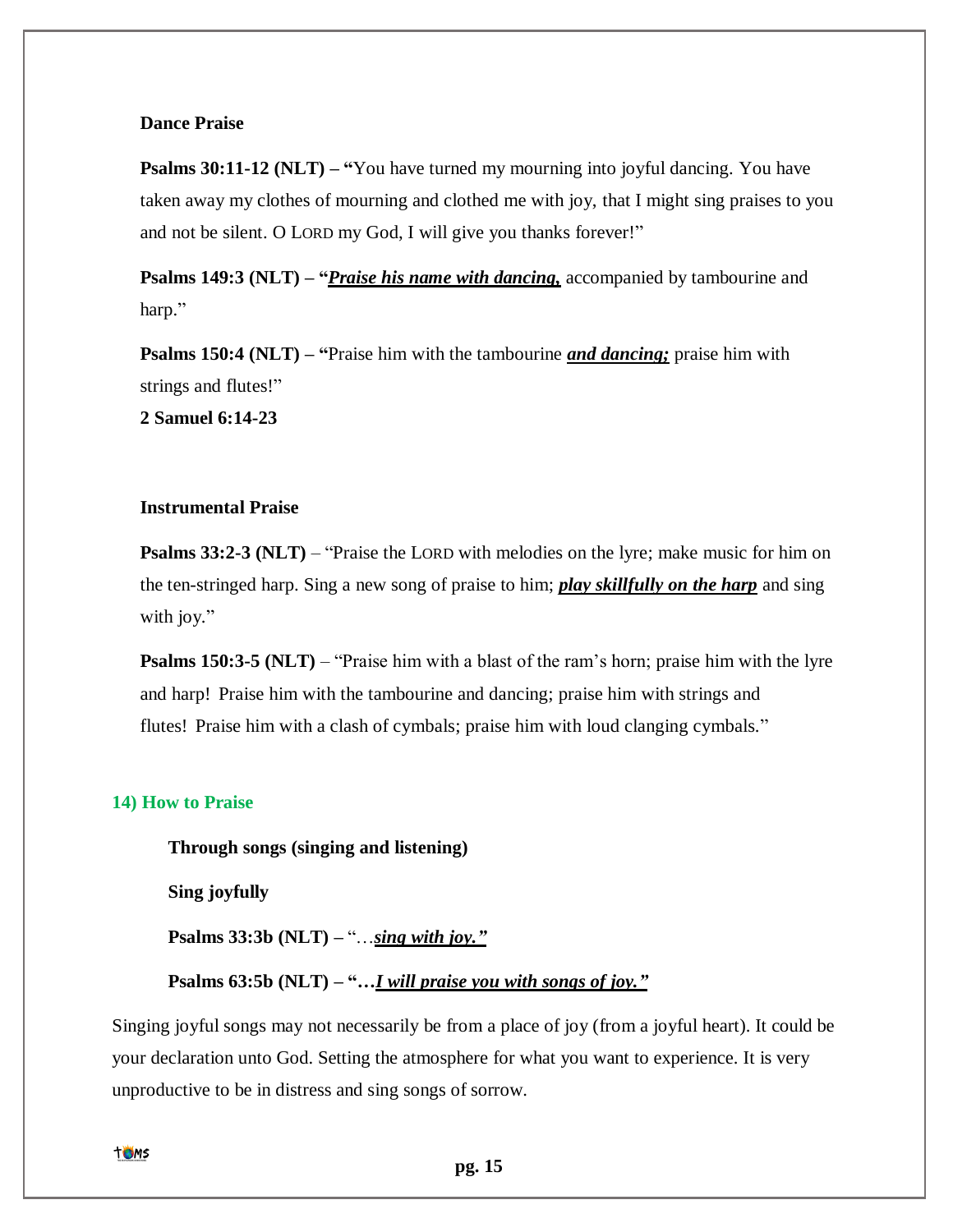### **Clap your hands**

**Psalms 47:1 (NLT)** – "Come, everyone! *Clap your hands!* Shout to God with joyful praise!"

### **Lifting your hands**

**Psalms 141:2 (NIV)** – "May my prayer be set before you like incense; *may the lifting up of my hands* be like the evening sacrifice."

**Psalms 134:2 (NIV)** – "*Lift up your hands* in the sanctuary and praise the LORD."

Clapping your hands and lifting your hands as your praise unto God is a very intentional activity. It may not feel comfortable when you begin doing it, however, it gets better and more comfortable when you do it often with the understanding that it is your praise to God.

# **Shouts of Joy** - **Psalms 47:1 (NLT) – "**Come, everyone! Clap your hands! *Shout to God with joyful praise!"*

Make your voice heard in the land of the living through your praises to Him. Make a joyful shout unto God.

### **By your lifestyle of excellence**

#### **Instrumentals**

Sounds of praise, especially fast paced sounds of praise, are usually associated with jubilation, excitement, fast pace sounds, however, this is not a rule. Let the words trump the sound and rhythm in order to properly determine your praises unto Him.

Zamar

Psalms 21:13

toms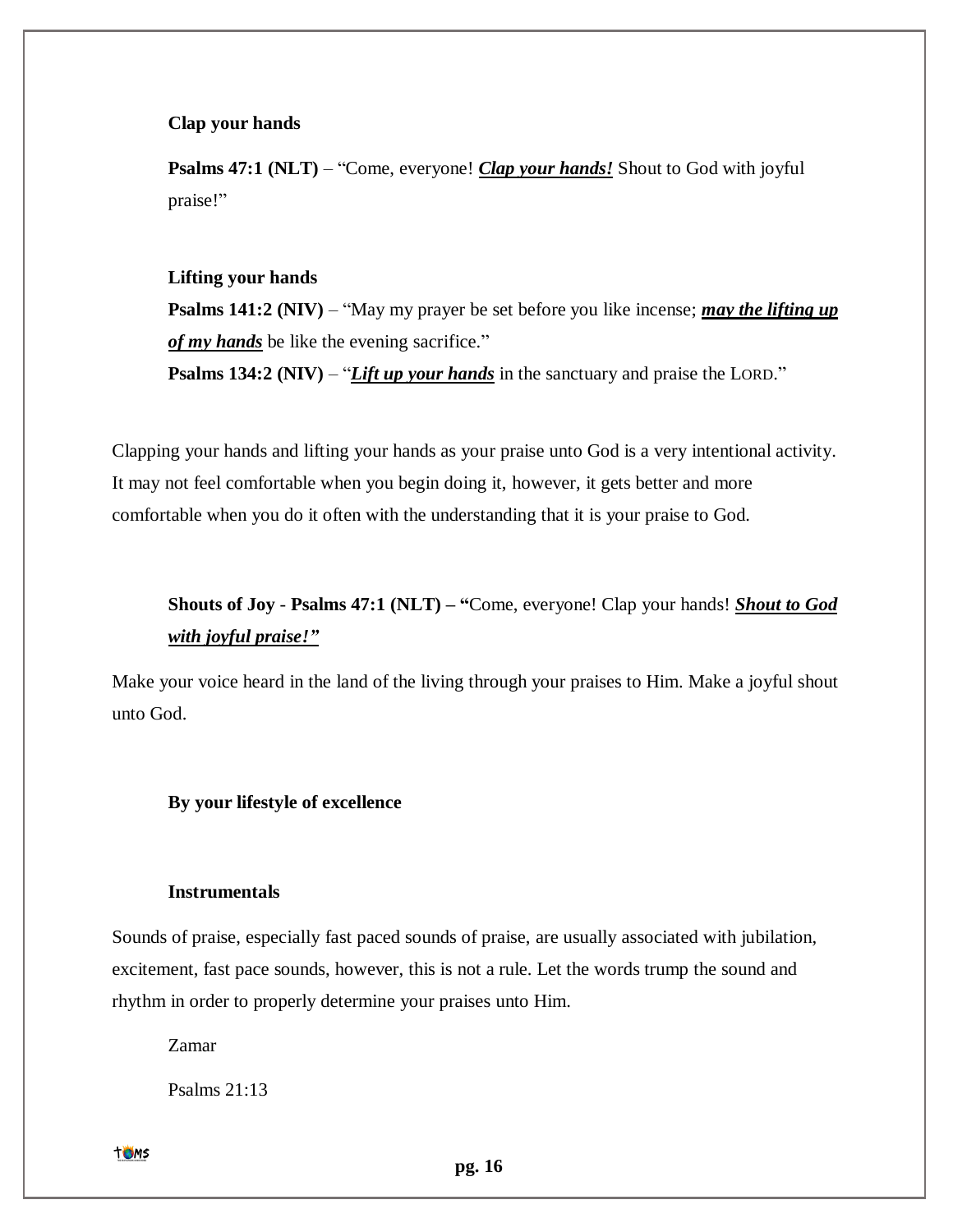Psalms 57:8-9

1 Chronicles 16:9

#### **By acknowledging and verbalizing every benefit**

**Psalms [103:1-5](https://bible.knowing-jesus.com/Psalm/103/1) – "**Praise the LORD, my soul; all my inmost being, praise his holy name. Praise the LORD, my soul, and forget not all his benefits—who forgives all your sins and heals all your diseases, who redeems your life from the pit and crowns you with love and compassion, who satisfies your desires with good things so that your youth is renewed like the eagle's."

By purposefully making God shine. There is a way you can talk about Him and to Him such that the spotlight is on Him and remains on Him.

# **15) What Should We Sing?**

**Sing New Songs**

**Psalms 33:3a (NLT)** – "*Sing a new song of praise to him*; play skillfully on the harp, and *sing with joy."*

Purposefully identify the new things that He is doing in your life. And sing about them. Be creative.

**Psalms 40:3 (NLT)** – "He has given me *a* **new song to sing**, a hymn of praise to our God. Many will see what he has done and be amazed. They will put their trust in the LORD."

**Psalms 96:1a (NLT)** – "Sing *a new song* to the LORD!"

**Psalms 98:1 (NLT) – "Sing <b>a new song** to the LORD, for He has done wonderful deeds."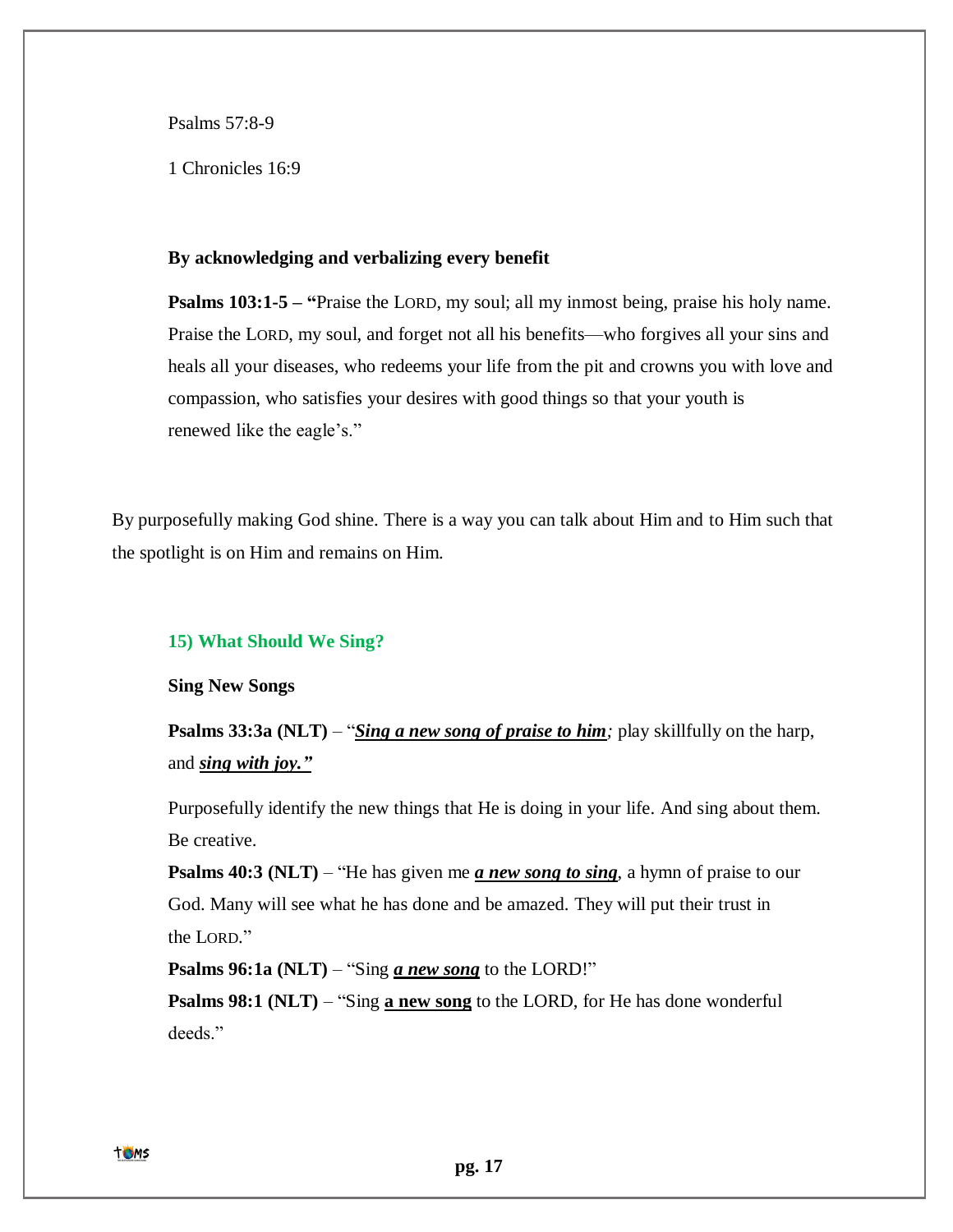Every new event that happens in your life is an opportunity to praise God. You can author your new song. Your new song should not always be the latest released album, rather the songs of your own heart about what He has done for you.

#### **Sing Hymns (Meaningful/Applicable Songs)**

**Psalms 40:3 (NLT)** – "He has given me a new song to sing, *a hymn of praise to our God*. Many will see what he has done and be amazed. They will put their trust in the LORD."

Do not sing sorrowful hymns. We are encouraged to sing hymns of praise unto God. The words of every song you sing are very important. It is your responsibility to understand the lyrics of the song before you sing them. Do not always get carried away by the melody, rather the lyrics.

#### **16) How To Identify Songs of Praise**

#### **Guiding Tips**

-Not every fast pace song is a song of praise. There are many fast pace songs out there but the lyrics do not communicate Kingdom praises.

-A declaration of the word "praise" in a song is not necessarily praise to God. For example, in most songs, it is said "Praise God". When we say praise God, sometimes it becomes tricky especially to the one who does not really understand. We should accompany the statement "Praise God" with a reason and possibly how to go about it. For example, instead of just saying "Praise God", we can say "Praise God for His goodness in your life and Praise Him with shouts of joy" That is more specific and leading.

-Songs of praise are usually directed at someone or something. It is not indirect. Meaning, when you decide to praise, understand that your praises will be directed towards God. You do not have to pray to Jesus or any other person before your prayers reach God. You pray directly to the Father in the name of Jesus. Your praises do not have to go through anyone in order to reach God. For example, "I clap my hands to you oh God", "I thank you Father for providing my needs", etc.

#### **TOMS**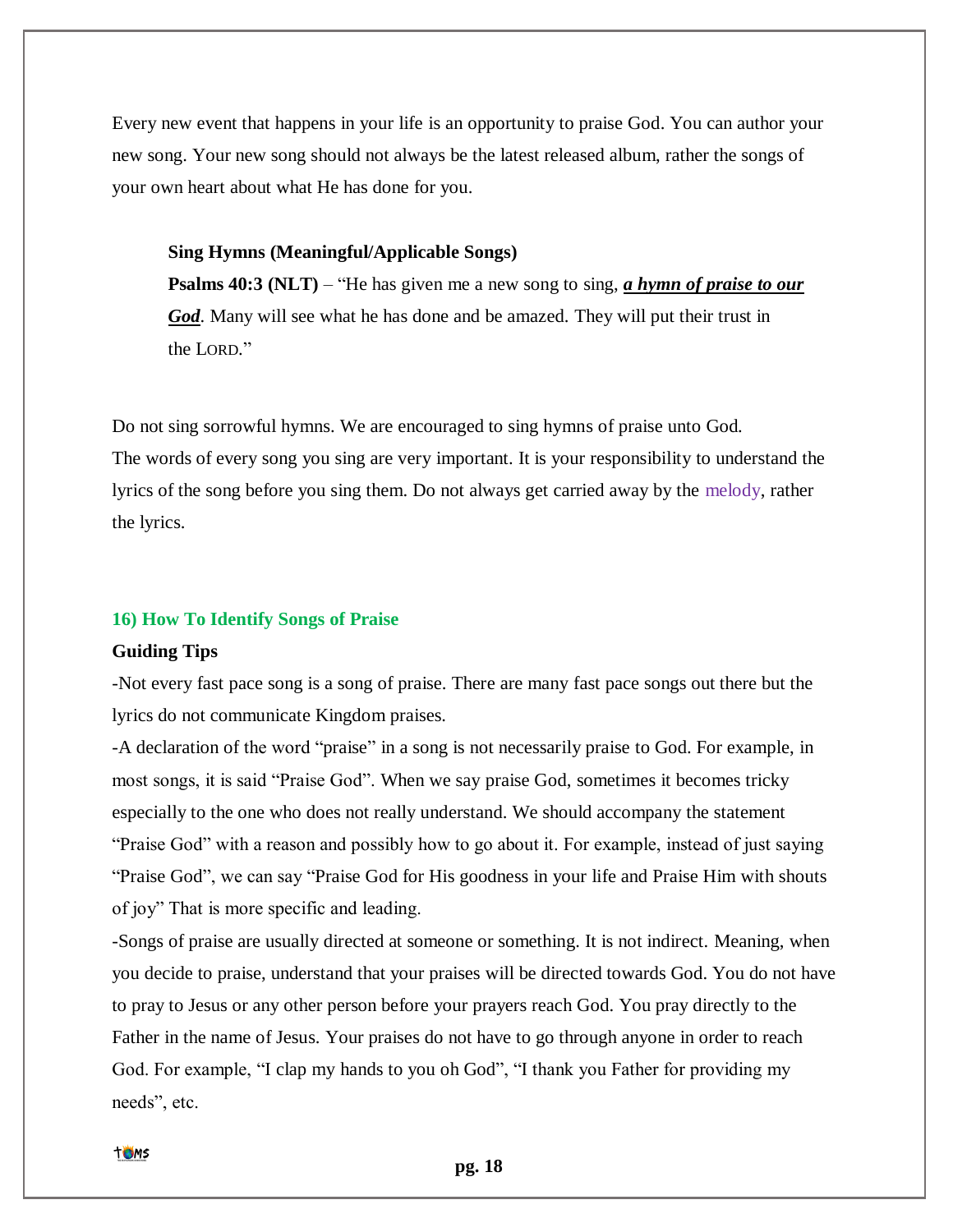- Our praise is not about the person whom we intend to praise but it is actually about communicating/ expressing the praise directly using specific words to describe the area intended to praise. For example, it is very different when you praise and say "I thank "you" God for my protection versus saying "I thank "Him" for my protection.

-Most praise songs do not exclusively have praise words. It could be a combination of words of adoration (as in worship) and words of appreciation (praise). For example, a praise song could have the following two sentences; "Lord I thank you for your love." "You are the healer." If a statement like these or similar to these one appear in a song, you should be able to identify what is praise and what is worship to the King. It is very ok to have both statements in one song.

# **- Characteristics of praise songs**

- It contains words of acknowledgment, words of appreciation, words of thanksgiving, words of admiration.
	- Words of acknowledgment Father, you protect me from my enemies; I am favored by you and for this, I say thank you.
	- Words of appreciation / Words of thanksgiving "Thank You Father for…," " I am grateful for …"
	- Words of admiration  $-$  This is the time when you show the Father great respect in your praises unto Him by using words that honor Him. For example, "Father, You are good", etc.
- It is joyful. Meaning, the words communicate joy be it as a declaration or an actual state of being of the one singing.
- It carefully identifies the areas of appreciation by name. NO GENERALIZATION. The word of God says we should praise Him and forget not His benefits. In other word, set aside time to identify each benefit by name and thank Him for it.
- The words of appreciation are being directed to one being praised. We said earlier that we do not need a middle man in order to reach God.
- Depending on the call of the music minister leading, the praise song - Could be leading the crowd on how to praise by actually telling them to clap their hands, jump, dance, lift up hands, shout for joy, etc.